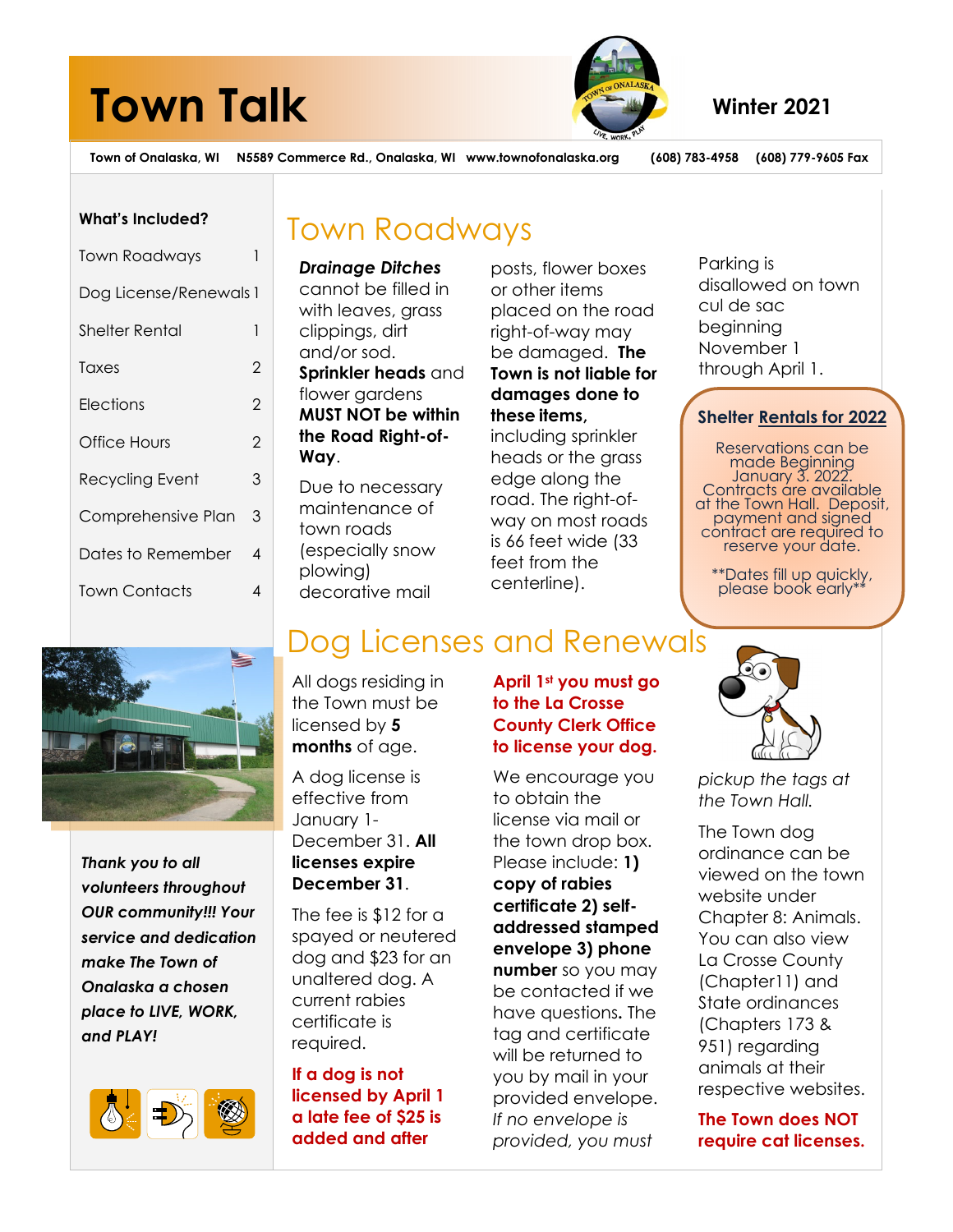#### **2 TOWN OF ONALASKA TOWN TALK**

## 2021 Tax Bills



Make checks or money orders payable to **Town of Onalaska**. **Cash payments are NOT** accepted. **Separate checks** are needed for property tax, dog license and personal property tax, if applicable.

With any payment, please attach one copy of your bill and keep one for your records.

## 2022 Elections



**February 15** Spring Primary

**April 5** Spring Election

**August 9**  Partisan Primary

**November 8**  General Election

To **Register to vote**, or to **Request** an **Absentee Ballot**  visit the website:

## **www.myvote.wi.gov**

**Remember:** If your address or name has changed since you last voted, you must re-register to vote.

**your payment.**

business hours.

Tax payments are accepted at the Town Hall, N5589 Commerce Road during regular

**Real estate tax payment options:**  If you are paying in two installments you must

IMPORTANT: Mail your payment or use the Town drop box at the entrance of the parking lot (black box, Town of Onalaska is printed on the front of the box). The postmark acts as the payment date. **Please pay close attention to special charges on your tax bill and include them with** 

**Polling location**  Town Hall, N5589 Commerce Rd.

**Voting Hours**  7:00 a.m. to 8:00 p.m.

**Town Official Races:**  The following positions/candidates are up for election on April 5th, 2022: **Supervisor 3** Frank Fogel **Supervisor 4** Dave Balduzzi. If you are interested in seeking a board

send your July (second) payment to: La Crosse County Treasurer, 212 6<sup>th</sup> St. N. La Crosse, WI 54601.

**The Town CANNOT accept tax payments after January 31, 2022**.

#### **Refunds**

No refunds will be issued the day of payment and no refunds are given under the amount of \$10. All refunds are subject to a \$10 processing fee.

**Personal property Tax bills must be paid in full by January 31, 2022.**

seat the first day to circulate nomination papers is Dec. 1, 2021. **Candidacy** declarations, nomination papers and campaign registration papers must be filed no later than 5 p.m. on Tuesday, January 4, 2022 in the Town Clerk's office. If you have questions, please call Mary at the Clerk's office at (608) 783-4958.





## *Office Hours*

\*Monday -Thursday 8:00 a.m.- 4:30 pm \*Friday 8:00 a.m.- NOON

\*Closed for lunch from 12:30 p.m.-1:00 p.m.

## **Holiday Closures**

Christmas December 23,2021 December 24,2021

New Year's December 30, 2021 December 31,2021,

> Good Friday April 15, 2022

Memorial Day May 30, 2022

Independence Day Monday, July 4, 2021

Labor Day September 5, 2022

**Thanksgiving** November 24, 2022 November 25, 2022

Christmas December 23, 2022 December 26, 2022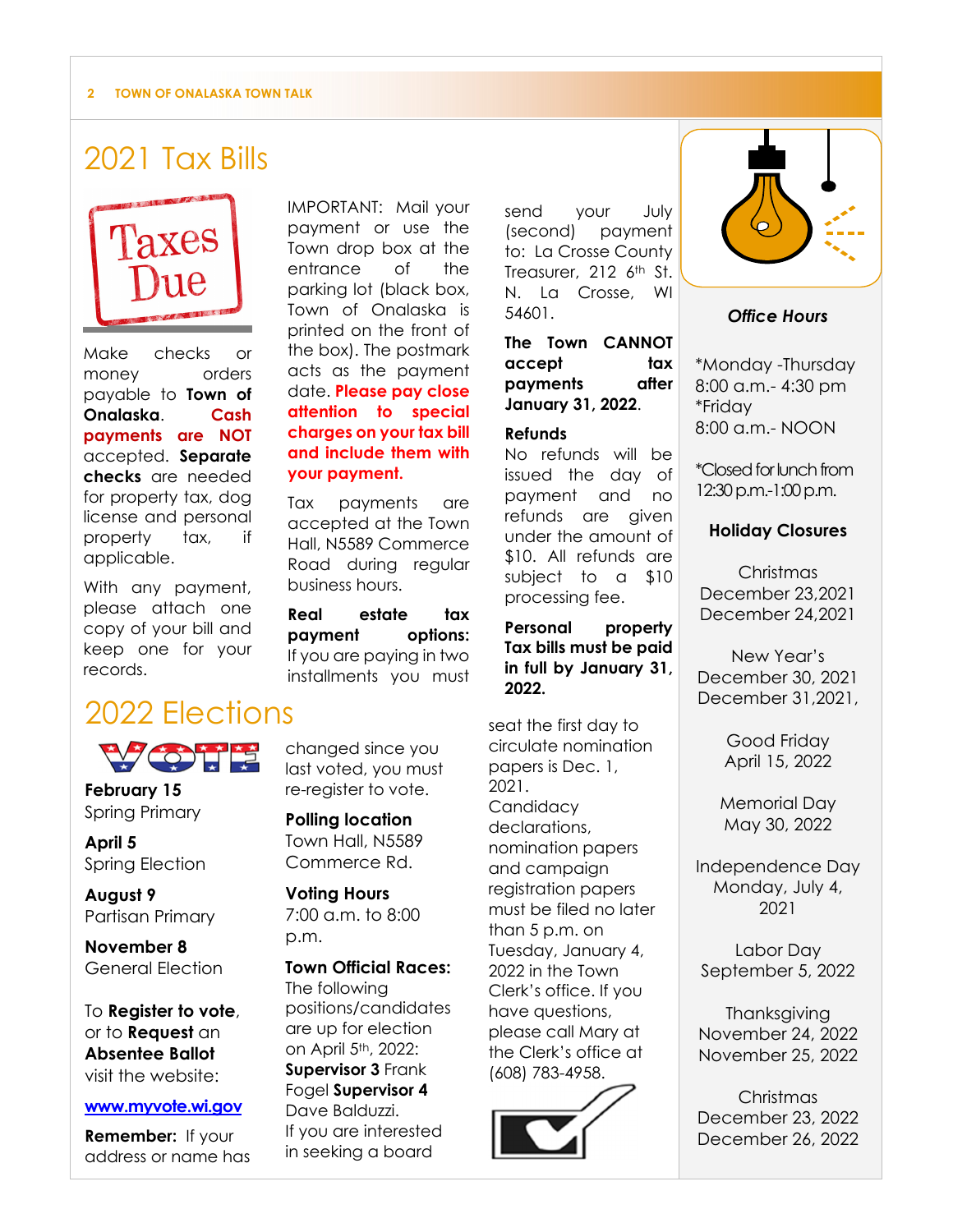## **<sup>3</sup>***Dumpster Day*

#### *When: Saturday, May 7, 2022 8-11:30 a.m.*



 *Who: Town of Onalaska Residents ONLY (No business or contractor use)* 

#### *Where: Town of Onalaska, Town Hall N5589 Commerce Road parking lot*

*How It Works: Residency will be verified by a lot attendant to gain entrance to the property. Please have your photo ID ready. Upon verification you will make payment in the form of a check or cash, then be directed where to drop off your items. You must be prepared to unload yourselves—minimal assistance for unloading will be available.* 

*What can I bring and at what cost? The Town has made extensive effort to keep this resident-only event as cost-friendly as possible however, it is necessary to charge for most items. Sample of projected cost per item as follows:* 

| $\circ$    | <b>Cell phone and tablets:</b>            | Free |
|------------|-------------------------------------------|------|
| $\circ$    | <b>TV or Computer Monitor</b>             | \$20 |
| $\circ$    | Computer, Laptop                          | \$3  |
| $\circ$    | Air Conditioner (Portable or Window unit) | \$15 |
| $\Omega$   | Refrigerator/Freezer/Washer/Dryer         | \$15 |
| $\cap$     | <b>Microwave</b>                          | \$10 |
| $\circ$    | Furniture (tables, chairs, couches, etc)  | \$15 |
| $\circ$    | Metals (grills, etc)                      | \$5  |
| $\bigcirc$ | <b>Mattresses or Bedspring</b>            | \$25 |



*Disclaimer: The above list is not intended to be all inclusive, Costs subject to change based upon market fluctuation.* 

*Event is subject to CDC, State of Wisconsin and La Crosse County Health Department recommendations.* 

*Questions? Call the Town of Onalaska Town Hall at 608-783-4958* 

#### **Quote for Thought**

*The greatness of community is most accurately -measured by the compassionate action of its members. - Coretta Scott* 

## **YOUR ACTION IS NEEDED**

## **IMPORTANT!**

*Town of Onalaska Comprehensive*  **Planning Survey.** It can be found in the tax bill mailing, on the Town website, or at the Town Hall. Voice your opinion on future development within *OUR* community. Complete and return the survey to the Town Hall or place into the Town Drop box by **January 7, 2022**

**The Town of Onalaska Comprehensive Plan** update is being completed in 2022. Please, share your vision by completing the